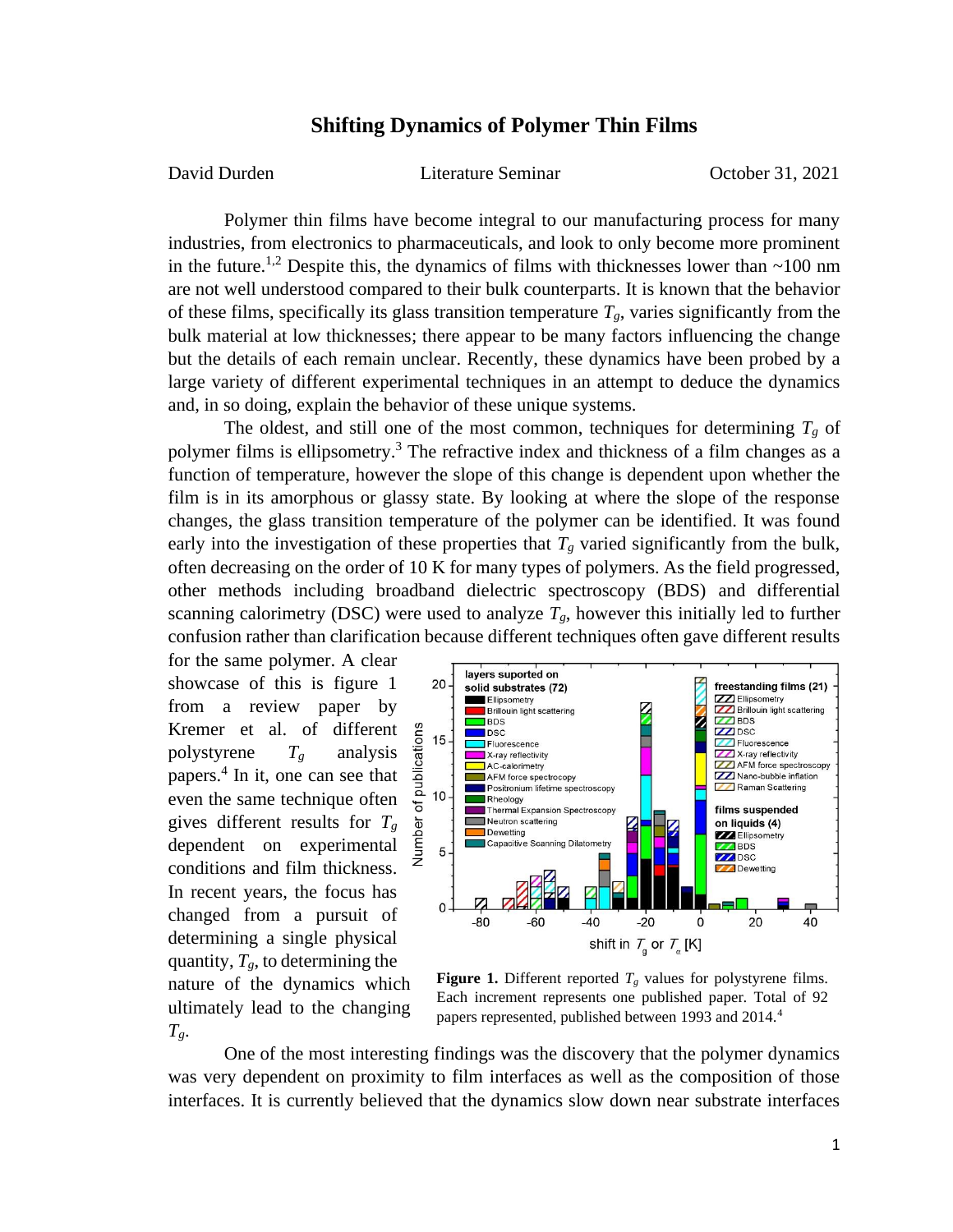but speed up near the free surface. One demonstration of this was performed by Glor et al. in a 2017 study in which an ultra-thin film (<16 nm) was found to have two separate  $T_g$ 's.<sup>5</sup> In this experiment, a thin film of poly (2-vinyl pyridine) on a silicon substrate was heated above its glass transition then cooled at a rate of 1K/min. During this, ellipsometric measurements were taken and it was found that there was not one, but two different changes in the coefficient of thermal expansion suggesting that there



**Figure 2.** Three different regions of thermal expansion. The two transitions correspond to two different glass transition temperatures<sup>5</sup>

were two separate  $T_g$ 's for representing two different layers of the film, as seen in figure 2. Other measurements made at faster cooling rates showed a broadening of  $T_g$  as the cooling rate decreased. It was hypothesized that the break in the two  $T_g$ 's was due to a complete decoupling of the dynamics between the surface and substrate layers. The changing  $T_g$ behavior due to proximity to different interfaces supports a simulated molecular dynamics model made by Mangalara et al. that proposes a dynamics gradient for each interface.<sup>6</sup>

The dynamics of polymer films are also dependent on the type of substrate that is present. For polystyrene, Zuo et al. found that increasing the phenyl group content of the surface of the substrate increased the viscosity of the film in its glassy state.<sup>7</sup> This effect was more pronounced for thinner films and higher  $M_w$  polystyrene molecules; above a certain thickness threshold, it was found that the viscosity of the polymer returned to the bulk value for polystyrene. By performing this kind of measurement for other polymer/substrate pairs, it is possible to get deeper insight into the distance over which film dynamics are affected by the substrate.



**Figure 3.** Viscosity vs film thickness at varying phenyl content. PTS-1 is lowest phenyl content with the lowest viscosity and PTS-4 is the highest phenyl content with the highest viscosity

In addition to cooling rate, film thickness, and polymer and substrate composition, there are many other parameters which can affect the dynamics of polymer films; a more complete analysis of these parameters was performed by Li et al. in their excellent review paper on the topic.<sup>8</sup> One particularly notable parameter is the geometry of the film and its